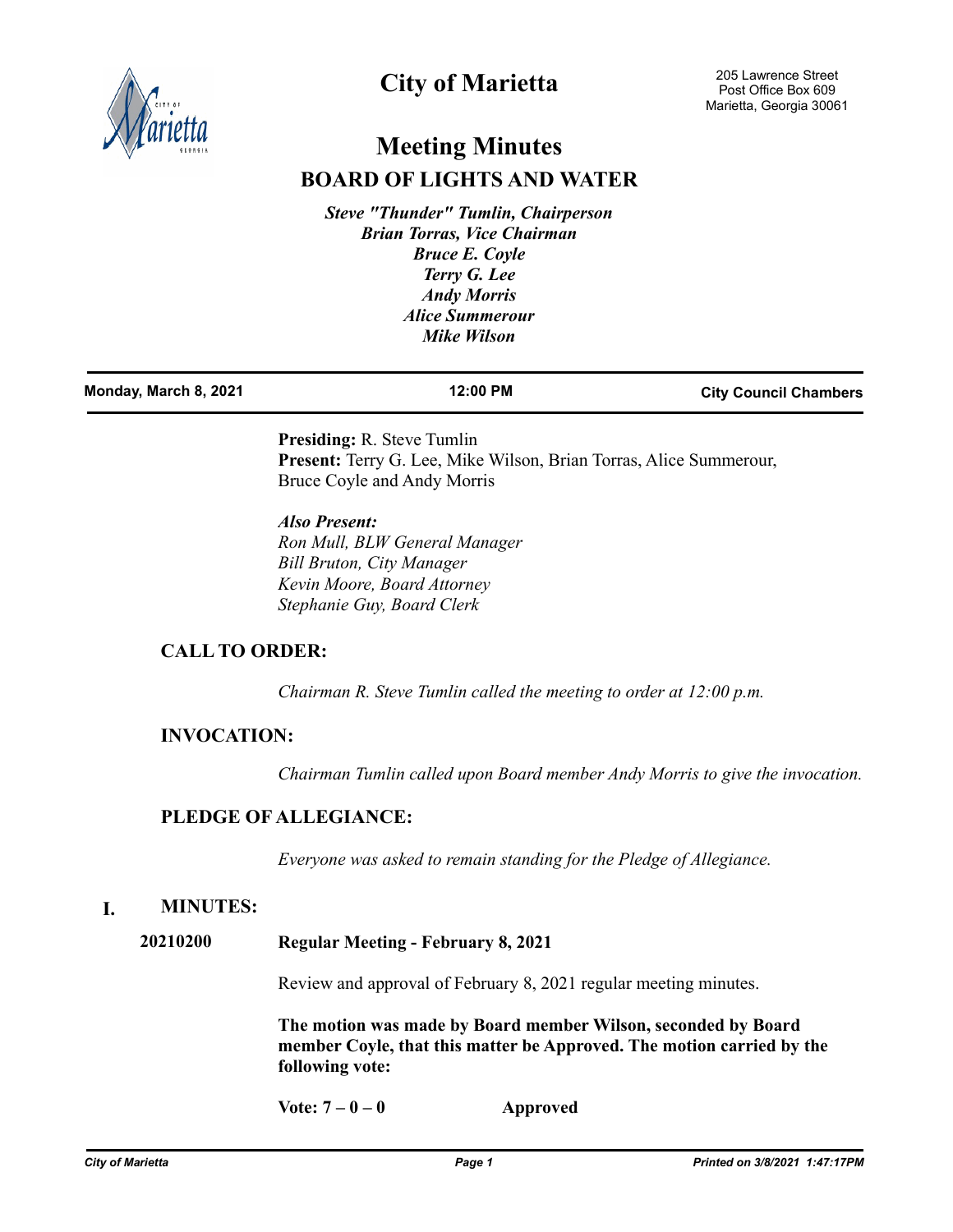#### **APPOINTMENTS/PRESENTATIONS: II.**

#### **SCHEDULED APPEARANCES: III.**

#### **BLW OPERATING DEPARTMENTS: IV.**

**Customer Care:**

**Electrical:**

**Marketing:**

**Information Technology (IT):**

**Water & Sewer:**

## **20210201 Cobb County-Marietta Water Authority**

Monthly Cobb County-Marietta Water Authority report.

**Reported**

#### **CENTRALIZED SUPPORT: V.**

**Finance:**

**20210206 BLW Finance**

Review of BLW Finance reports for February 2021.

**Reported**

### **VI. COMMITTEE REPORTS:**

#### **Budget/ Rates Committee 20210202**

Committee Chair Terry Lee to provide an update and any action from the March 8, 2021 committee meeting.

*Motion to approve the Budget/Rates Committee recommendation to set the general fund transfer for the FY22 at \$13,853,770.* 

**A motion was made by the Budget/Rates Committee that this matter be Approved. The motion carried by the following vote:**

**Vote: 7 – 0 – 0 Approved**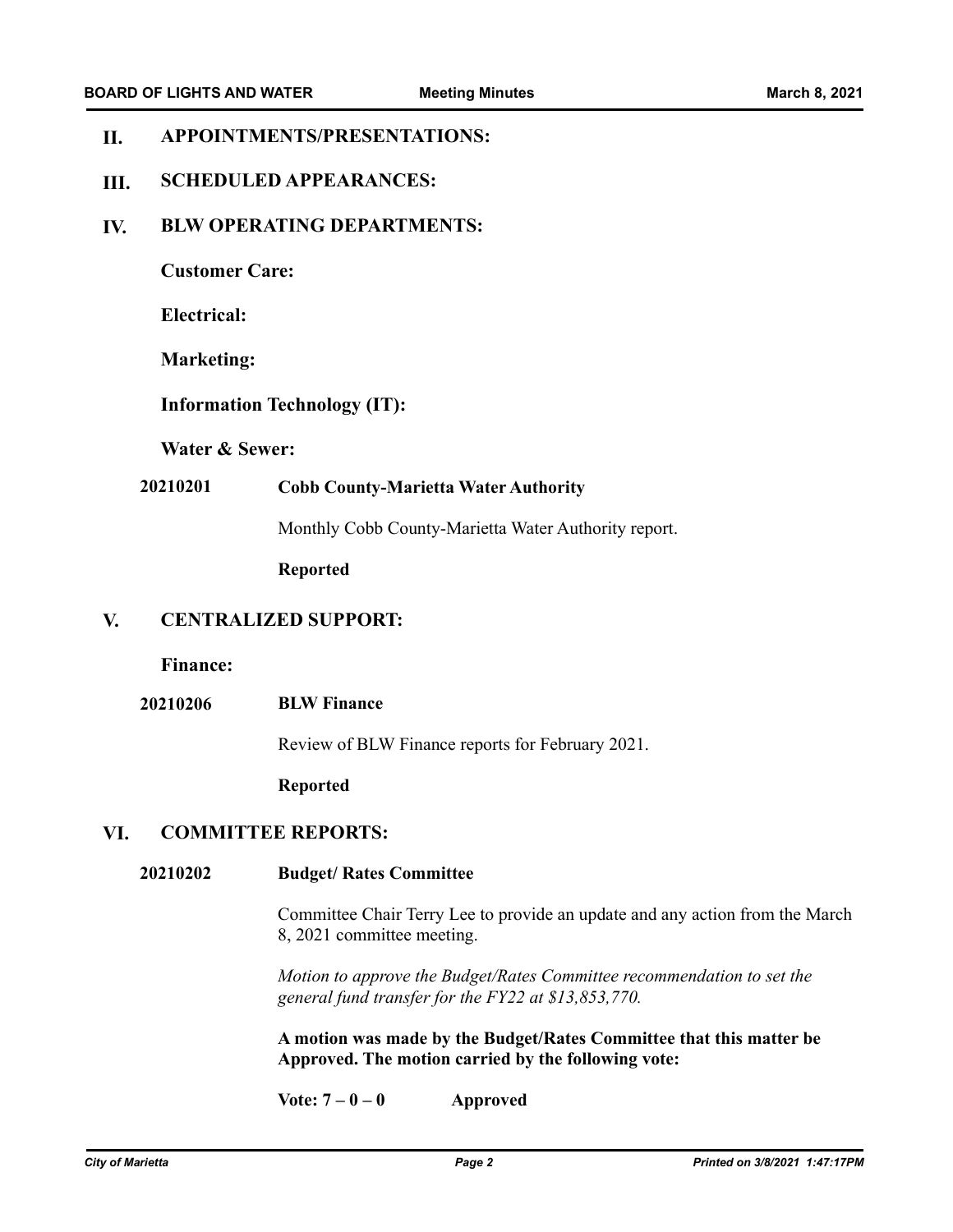### **20210203 Budget Rates Committee/ April**

Consideration for calling a BLW Budget/ Rates Committee meeting sometime prior to the April 12, 2021 regular Board meeting to review a draft of the planned FY22 BLW Budget.

*Chairman Terry Lee set the next BLW Budget/ Rates Committee meeting for April 12, 2021 at 10:30 a.m.*

### **Discussed**

### **VII. CHAIRPERSON'S REPORT:**

### **20210204 MEAG Business Report**

Report on Municipal Electric Authority of Georgia (MEAG) business during the month of February 2021.

**Reported**

# **GENERAL MANAGER'S REPORT: VIII.**

**OTHER BUSINESS: IX.**

#### **UNSCHEDULED APPEARANCES: X.**

- **EXECUTIVE SESSION (at the Board's discretion): XI.**
	- **20210205 Executive Session**

Executive Session to discuss personnel, legal and/ or real estate matters.

### **Not Held**

### **ADJOURNMENT:**

*The meeting was adjourned at 12:36 p.m.*

**Approved by City Council:**

**Date: March 10, 2021**

**\_\_\_\_\_\_\_\_\_\_\_\_\_\_\_\_\_\_\_\_\_\_\_\_\_\_\_\_\_**

**R. Steve Tumlin, Mayor**

**Attest: \_\_\_\_\_\_\_\_\_\_\_\_\_\_\_\_\_\_\_\_\_\_\_**

 **Stephanie Guy, City Clerk**